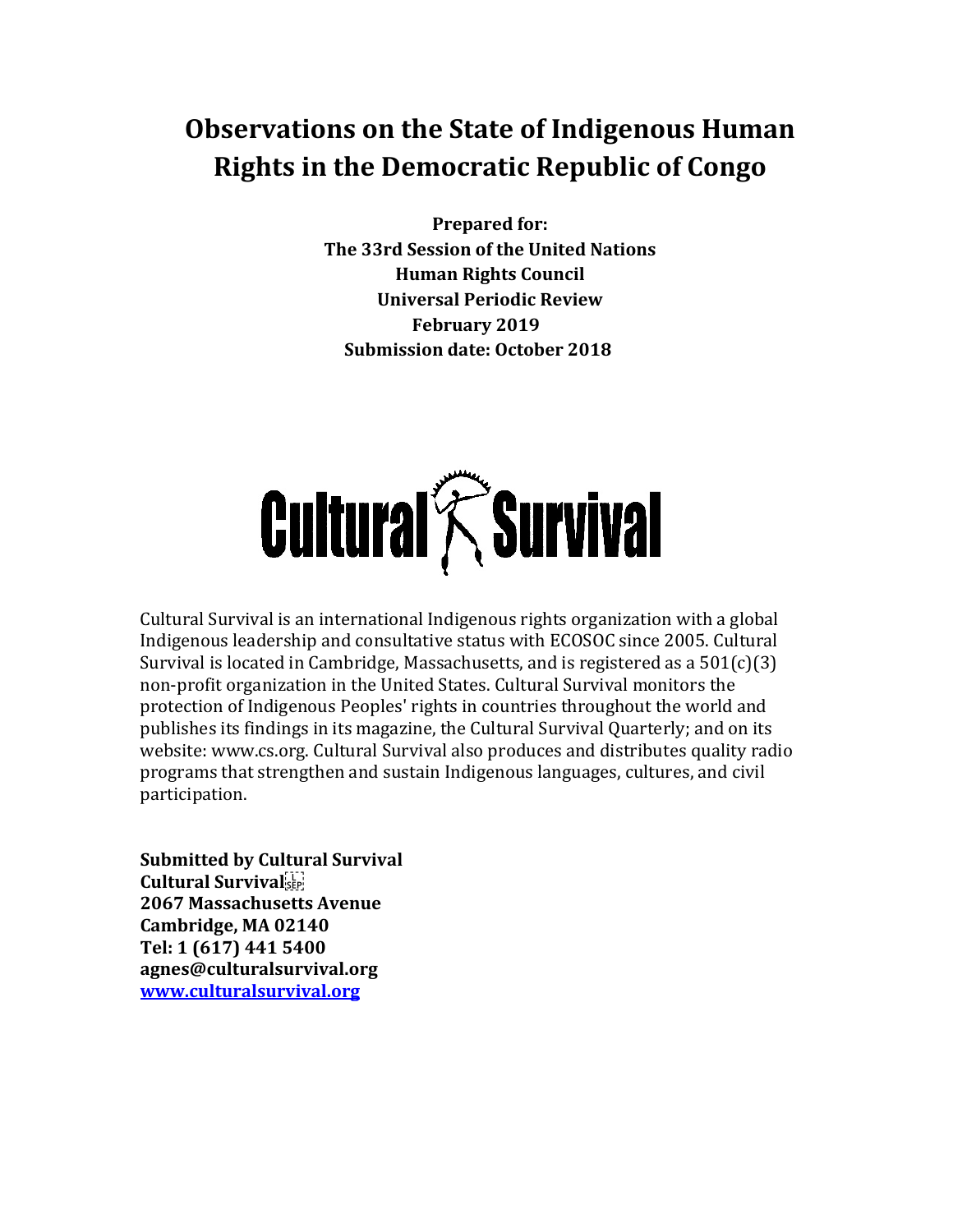## **Observations on the State of Indigenous Human Rights in Democratic Republic of Congo**

#### **I. Background Information**

Democratic Republic of the Congo (DRC) has experienced instability and conflict throughout much of its independence since 1960. There has been a resurgence of violence particularly in the east of the country, despite a peace agreement signed with the National Congress for the Defense of the People (CNDP), a primarily Tutsi rebel group. An attempt to integrate CNDP members into the Congolese military failed, prompting their defection in 2012 and the formation of the M23 armed group, and led to continuous conflict causing the displacement of large populations and human rights abuses before the M23 was pushed out of DRC to Uganda and Rwanda in late 2013 by a joint DRC and UN offensive. The DRC continues to experience violence committed by other armed groups including the Democratic Forces for the Liberation of Rwanda, the Allied Democratic Forces, and assorted Mai Mai militias.

The DRC is rich in natural resources including coltan, copper, niobium, petroleum, diamonds, gold, silver, zinc, manganese, tin, uranium, coal, hydropower, and timber. The rate of export of these resources has increased in recent years as there is relative stability in the nation. The total population of the country is 84.7 million with approximately 63.64% of the country being below the age of 25. The literacy rate is 63.8%, with 78.1% for men and 50% for women, with discrepancies between urban and rural literacy rates.

About 1 to 3% of the population of the DRC self-identifies as Indigenous, but Indigeneity in the DRC is complex. The 600,000 to 2,000,000 Indigenous Peoples predominantly identify as Baka, Mbuti, and Batwa (collectively also known by a derogatory term 'Pygmy') and live in eleven of the twelve Congolese provinces.

The concept of "Indigenous Peoples" is generally accepted by the government and civil society but the constitution and laws do not explicitly mention Indigenous Peoples. Although, the DRC voted for the adoption of the UN Declaration on the Rights of Indigenous Peoples in 2007, the DRC does not officially recognize Indigenous Peoples, and does not make a distinction between different lifeways (hunter-gatherers and farmers). In Africa the term "Indigenous" can be problematic and Indigeneity becomes a term for marginalized, displaced, and culturally threatened hunter-gatherer and nomadic peoples. There is also a high rate of intermarriage, particularly between Indigenous women and Bantu men, which make the distinctions even more complex. Although there are many remote Indigenous communities, there are also significant numbers who have moved to urban areas to avoid conflict. The paternalistic attitude the government holds towards Indigenous Peoples creates an identity that equates them more to children, complicating the different paths towards full achievement of human rights.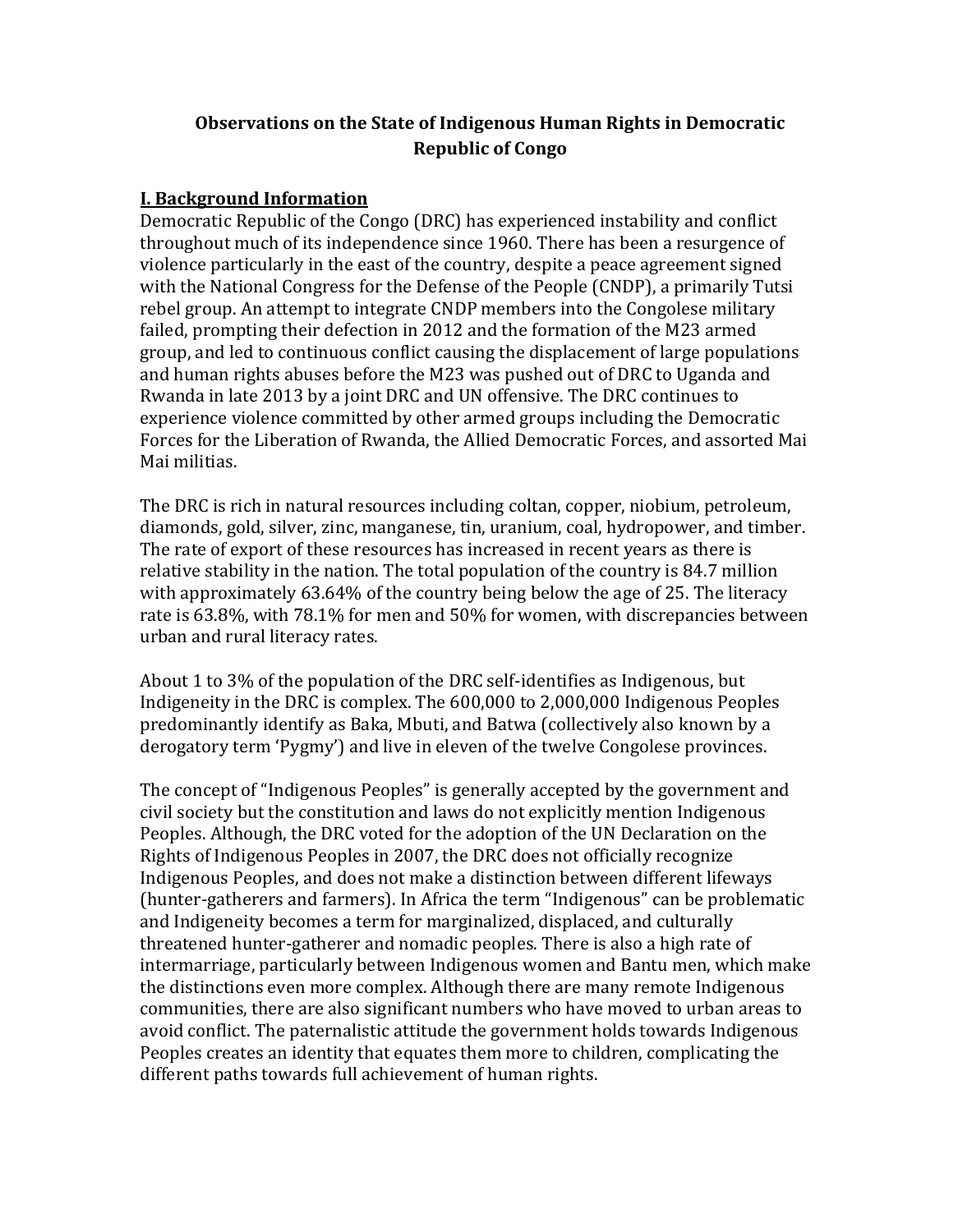The Baka, Mbuti, and Batwa lifeways are closely linked to the forests in which they live. These forests provide cultural and spiritual spaces as well as economic viability through hunting, gathering, and fishing, and medical resources, through location specific pharmacopeia and medicinal plants. 65% of the DRC is covered in rain forests, many Indigenous Peoples have faced displacement for prolonged periods of time, mostly because of conflict, large scale infrastructure, conservation efforts, logging, and mining. Belgian colonial infrastructure projects such as road building were accompanied with the resettlement of many communities closer to the new roads, in order to easily tax and enslave them. The influx of refugees and a quickly growing population have also contributed to the displacement of Indigenous communities. Their removal from ancestral land is paired with systemic racial discrimination, which ultimately places Indigenous Peoples on the fringes of society.<sup>1</sup> This multi-layered historical displacement has severed many ties Indigenous Peoples had with ancestral lands and their communities, requiring innovative responses to land rights and a framework to acknowledge the experiences of Indigenous Peoples who have moved to urban areas.

#### **II. Ongoing Rights Violations**

#### **A. Recognition**

The constitution of the DRC recognizes and assures citizenship for all born on its territory, as well as to the ethnic groups whose members and territories form the DRC. The constitution prohibits discrimination on the basis of membership of a certain race, ethnicity, tribe, cultural or linguistic minority, but fails to specifically prohibit discrimination against Indigenous Peoples.

The lack of official recognition impacts the recording of Indigenous experiences in the DRC, a type of invisibility worsened by the fact that only 31% of births nationally are recorded.<sup>2</sup> It creates a troubling lack of data on Indigenous Peoples. Indigenous Peoples in the DRC have faced increased displacement due to rising conflict, armed rebel groups, extractive industries, and conservation efforts that resulted in the destruction of their societal fabric. Too often Indigenous Peoples are left out of the political processes and the decisions affecting them.

The DRC voted in favor of the 2007 UN Declaration on the Rights of Indigenous Peoples but has failed to ratify the predating Indigenous and Tribal Peoples Convention enshrined in ILO Convention 169. Moreover, all progress towards domestic legislation that would reflect the principles has been stalled within the Congolese Parliament.<sup>3</sup>

Despite the efforts of the Congolese government to address the lack of recognition of Indigenous Peoples in the Congo through the submission of legislation that specifically protects Indigenous people, its delay through the parliament leaves the status of Indigenous Peoples no better than if the legislation had not been submitted at all.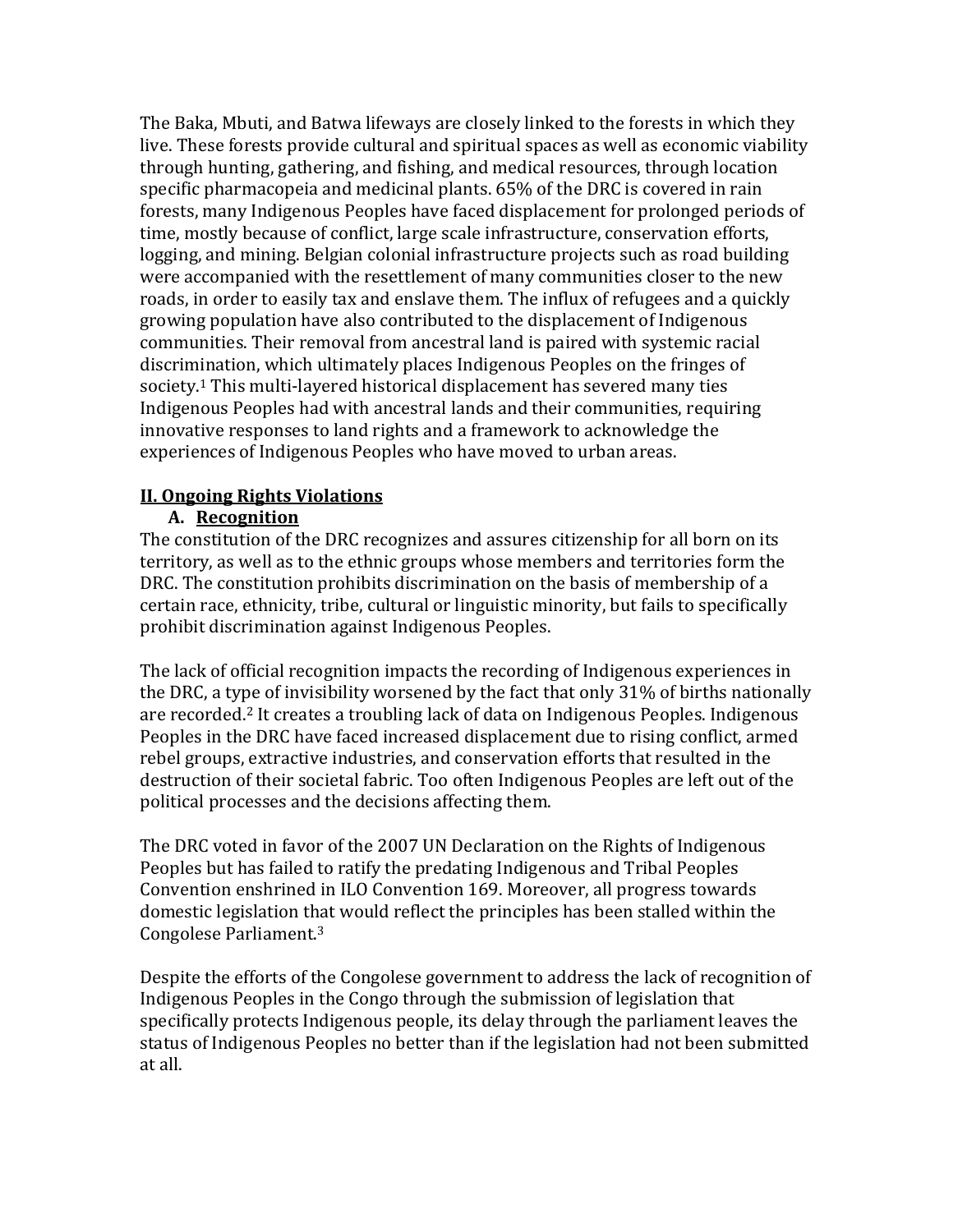The Congolese government accepted recommendations submitted by its fellow Member States in the second cycle of the Universal Periodic Review in 2014 including the recommendations made Guatemala, Benin, the Central African Republic, and Mexico. Guatemala emphasized the importance for the Congolese government to work towards the recognition of Indigenous Peoples at the national level<sup>4</sup>. Benin recommended that the State pay particular attention to Indigenous Pygmy peoples, in order to guarantee their access to land and natural resources. The Central African Republic encouraged the Government to enact a law to promote and protect the rights of Indigenous Peoples based on the United Nations Declaration on the Rights of Indigenous Peoples. Mexico recommended that the State Party ensure land rights of Indigenous communities within protected natural parks, in particular Pygmies. They also recommended that the State harmonize projects of greenhouse gas reduction, deforestation reduction and forest degradation in line with the UN Declaration on the Rights of Indigenous Peoples. The Human Rights Committee iterated similar concern during the review of the DRC in 2017, expressing its concern over the rights of Pygmy communities and the delay of the Indigenous specific legislation through the Congolese parliament.5 This concern is shared by the outcome of a study produced by NODRI (les Nouvelles Dynamiques pour le Développement Rural Intégral) that confirmed that Free, Prior and Informed Consent of Indigenous Peoples is continually violated through the exploitation of their forests. Beyond the recognition of Indigenous Peoples in the Congo through the passing of the legislation before Parliament, there are concerns that Indigenous Peoples are not at all represented in the government. A report by the Global Forest Coalition asserts that political representation of Indigenous Peoples is "almost non-existent" including not a single representative in the Congolese Senate or National Assembly.<sup>6</sup>

#### **B. Land Rights, National Parks and Conservation Efforts**

The creation of the Kahuzi-Biega National Park in 1970 was followed by the expulsion of many Batwa communities from their ancestral land, and has served as an example<sup>7</sup> of the presumed dichotomy between Indigenous rights and successful environmental protection. This dichotomy, which has often infringed upon the basic rights of Indigenous Peoples particularly in regards to land rights, is shifting but its consequences remain starkly visible. Reparations for communities like the ones expelled from Kahuzi-Biega National Park are not likely, especially as these Batwa communities have faced unfavorable court rulings and are awaiting trial at the supreme court.<sup>8</sup> Recent developments are posing new threats disproportionately to Indigenous Peoples. Rainforest Foundation Norway is anticipating that the Congolese government will lift a moratorium on industrial logging it has had since 2002 in order to boost the country's economy. Irène Wabiwa Betoko of Greenpeace Africa outlines that this would wreak environmental havoc, threaten the fragile biodiversity present, and threaten the people that depend on these forests, while the economic promises are likely to fall through.<sup>9</sup> Indigenous Peoples rely on these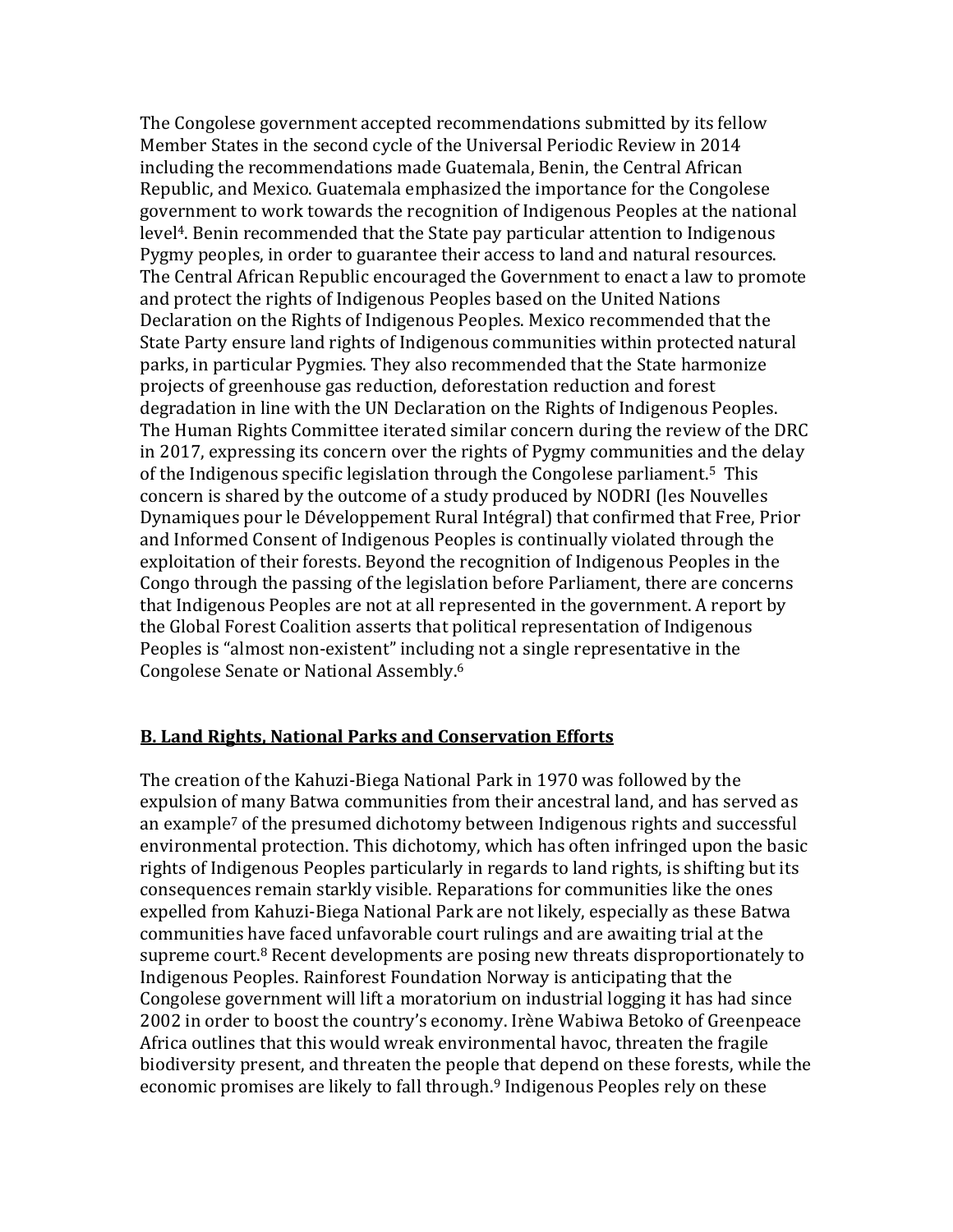forests, and increased logging or exclusive rash conservation policies would disproportionately affect these communities.

Recent work from the local NGO Program for the Integration and Development of the Pygmy People (PDIP) is showing that contemporary conservation policies are still harming Indigenous Peoples. In Virunga National Park, created by the Belgians in 1925, Bambuti communities were expelled from their ancestral lands. They now live largely in Mudja, about 20 miles north of Goma. Imani Kabasele, head of the PDIP, said<sup>10</sup> that two years ago a Mbuti man from the neighboring village of Biganiro went to the park to look for honey, a traditional economic activity for Bambuti. He disappeared for three days, and his body was discovered later with the markings of machetes. It is unclear if this act was committed by the highly militarized park rangers or the armed group Democratic Forces for the Liberation of Rwanda (FDLR). The violence adds a layer to the displacement of Indigenous Peoples and affects children as it causes trauma, broken families, and death. As Indigenous land rights are not explicitly protected by Congolese law, Indigenous Peoples often have nowhere to turn to. The displacement of Indigenous Peoples from their ancestral lands also contributes to high rates of malnutrition and infant mortality. For example, under-five mortality rates for the Mbendjele peoples in northern Congo are reported to be 1.5-2.4 times higher than nearby non-Indigenous populations.<sup>11</sup> The lack of culturally appropriate health care institutions only worsens the situation, as traditional knowledge and pharmacopoeia are lost. Indigenous Peoples are experiencing new diseases such as HIV/AIDS, yaws, and respiratory illnesses, which are foreign to their cultural vocabulary and culturally insensitive clinics limit the effectiveness of treatment and understanding of these ailments for Indigenous Peoples.

#### **C. Extractive Industries and Modern Slavery**

There is a wide variety of environmental issues that contribute to difficulties faced by Indigenous Peoples, such as poaching, unstable wildlife populations, and an influx of refugees who often do not receive government assistance and exhaust natural resources. The displacement of Indigenous communities and many of the hardships are related to the extractive industries in the DRC, many are illicit and run by rebel groups. The majority of these industries are mining and logging, and cause significant deforestation, water pollution, and soil erosion. The destruction of the ecosystems creates food insecurity, poverty, and displaced communities and interrupts cultural and linguistic traditions, posing threat to Indigenous cultures.

The wealth generated from extractive industries is not equally distributed and Indigenous Peoples pay the price through the destruction of their lands, barely receiving benefits. Dieudonné Akilimali, representative of Batwa de la République Démocratique du Congo (BRDC), mentioned how extractive industries were intended to improve the livelihood of all, for example through providing elementary education. Akilimali points out that this has not happened and Indigenous Peoples lack access to elementary education.<sup>12</sup> The unequal distribution of wealth in the DRC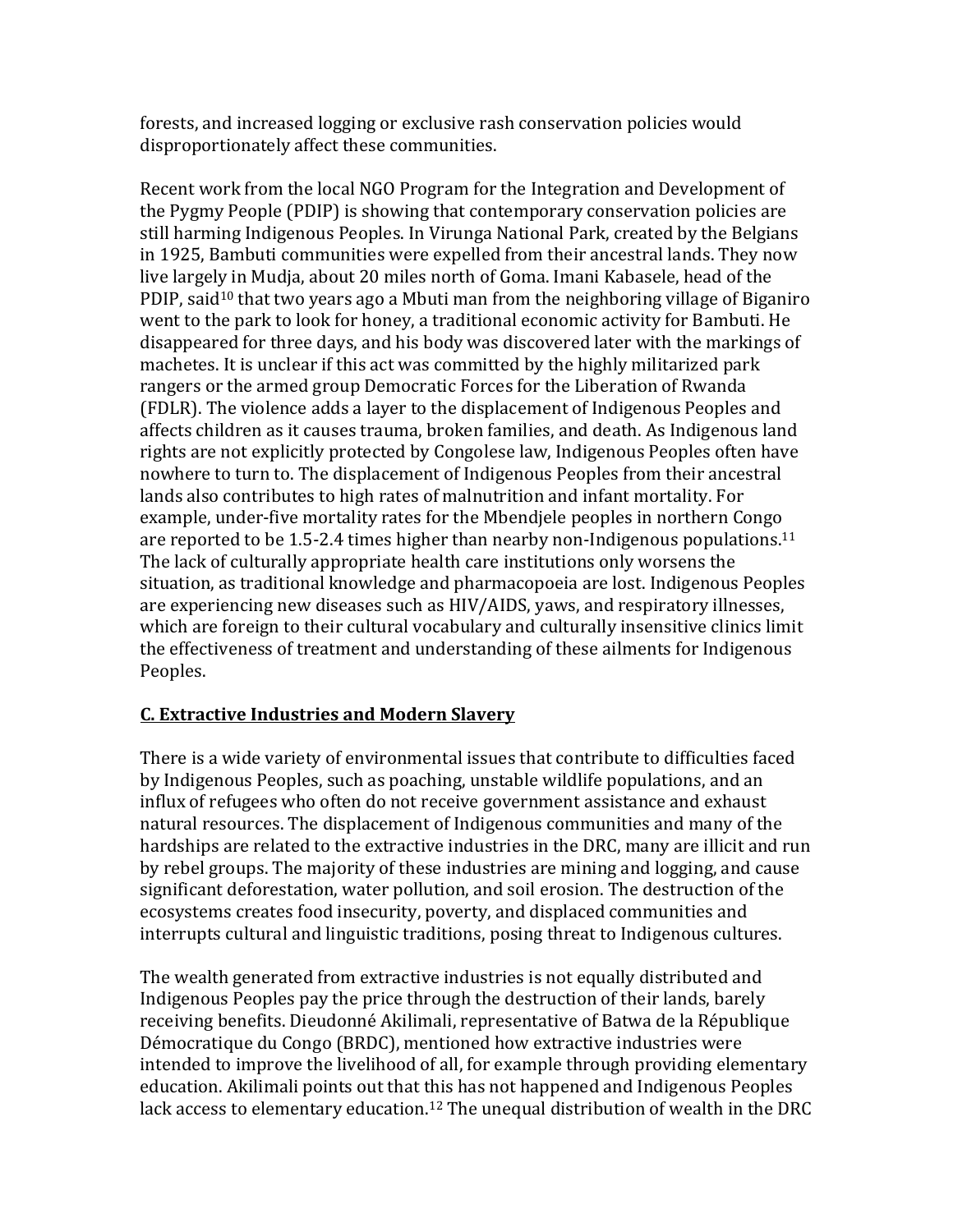keeps Indigenous children from enjoying the same rights as non-Indigenous children, while also having to live in environments rife with pollution and displacement.

These extractive industries employ many children, many of whom are Indigenous. Particularly in the mineral-rich provinces of North Kivu and former Katanga a significant amount of children work in terrible conditions in mines. Humanium reported that in Katanga and Copperbelt approximately 40% of the laborers in these mines are under the age of 18. In extreme heat, clouds of dust and mercury, narrow tunnels, and limited light these children work at depths of 200 to 300 meters exposed to risks of asphyxiation, rockslides, and other accidental deaths. Wages are about one to two US dollars a day. Numerous cobalt mines in the DRC have employed and employ children as young as seven. <sup>13</sup> "I would spend 24 hours down in the tunnels," Paul, a 14-year-old orphan and cobalt miner shares. "I arrived in the morning and would leave the following morning."<sup>14</sup> This grueling and illegal work barely sustains impoverished Indigenous communities, deprives a child of the right of education, and impacts the child's physical and mental health. Bertin Masansa Ma-Nkemba, executive director of ForS-Pax Network, shared the example of the mines in the former province of Western Kasaï. There is a high prevalence of sexual violence at these mines, which has largely affected women and girls and has increased HIV/AIDS rates. Drug addictions and higher crime rates are also increasingly common. Child labor disrupts healthy families and creates a vicious cycle through which Indigenous Peoples disproportionately become trapped in poverty.

The exploitation of labor takes form in a variety of ways in the DRC. In 2008 over a hundred Indigenous individuals escaped slavery, <sup>15</sup> indicating how the mistreatment of Indigenous Peoples leads to inhumane and exploitative situations. Since then, the commitment to and evidence of change have remained remarkably absent, leading to a coalition of 15 different Indigenous rights organizations to explicitly demand the implementation of "measures [which] must put an end to forms of contemporary slavery manifested in the patronage of certain other ethnic groups to the detriment of Indigenous Pygmy minorities."<sup>16</sup> This document alludes to the particular experience of Indigenous Peoples in in the DRC, where other larger ethnic populations engage in traditionally sanctioned slavery. Although the constitution of the DRC prohibits any type of slavery, it is still a living practice affecting Indigenous Peoples. The enslavement of minors, sexual exploitation particularly of girls, displaced families, and a lack of access to health care and education is rampant. Slavery ruptures the fabric of Indigenous culture and perpetuates notions of Batwa and other Indigenous Peoples as being subhuman.

The status of land rights for Indigenous communities in the DRC is intrinsically linked with the status of their recognition. Since there has been no progress to adopt domestic legislation that recognizes the rights of Indigenous Peoples, their rights to traditionally inhabited or currently occupied lands are undetermined. The State has again accepted the recommendations from its fellow Member States during its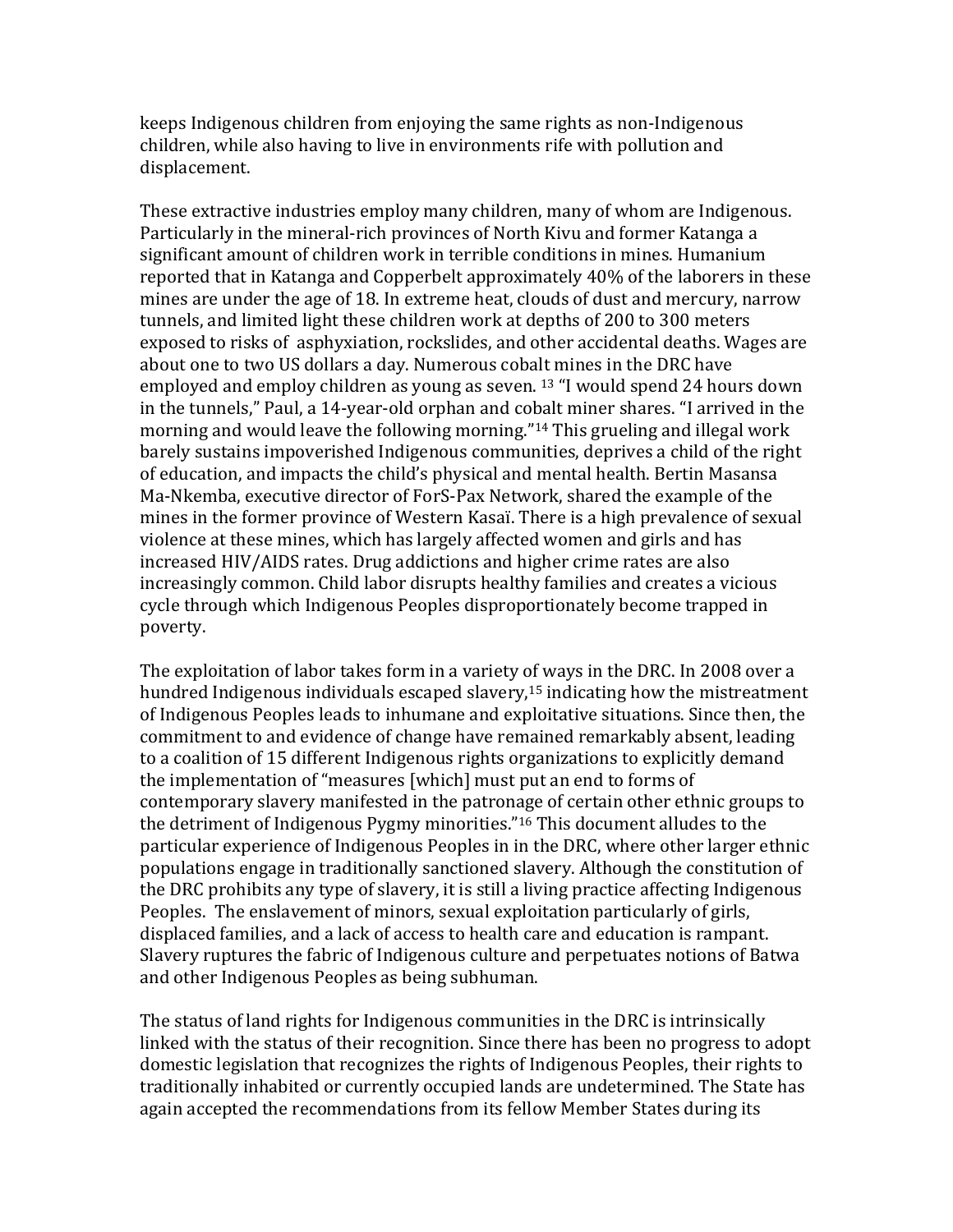second review by the UPR as well as recommendations from the Human Rights Committee and Committee on the Rights of the Child to ensure that the land rights of Indigenous Peoples are respected.

A large area of concern that the government has the ability to act regardless of the legislation before Parliament is how they award contracts and ensure that the extractive businesses that are awarded these contracts have the free, prior and informed consent of the Indigenous Peoples who inhabit the territories where the extractive businesses are active or to ensure that these businesses provided fair compensation and/or are provided adequate relocation by the State.

The State seems to award these contracts without care for their effect on the territories that are inhabited by Indigenous communities and allow them to be solely responsible for interacting with Indigenous communities to receive consent or provide compensation. This has led to numerous reports that companies are either not asking for consent<sup>17</sup>, not providing adequate compensation if any<sup>18</sup>, and to not held accountable for consequences of their building projects or extraction.<sup>19</sup>

### **VIII. Questions**

1. What steps is the DRC going to take to ensure the basic human rights of Indigenous Peoples?

2. How will the DRC incorporate Indigenous Peoples' rights in large scale national projects and conservation efforts?

## **IX. Recommendations**

Cultural Survival urges the government of the Democratic Republic of Congo: *1. To enact legislation and initiate national programs that specifically recognize, address and include the rights of Indigenous Peoples.*

*2. To ensure the freedom of expression and the right of assembly of Indigenous Peoples 3. To provide and disaggregate data and statistics on Indigenous Peoples and ensure that all children are registered at birth.*

*4. To ensure justice and resources in conflict areas increase in frequency to protect Indigenous Peoples.*

*5. To ensure the right to free, prior, and informed consent in all matters of extractive industries and conservation efforts taking place on Indigenous lands.*

*6. To evaluate its conservation policies to ensure respect of Indigenous rights, and to provide reparations to Indigenous Peoples who have experienced human rights violations.*

*7. To investigate and hold fair trials when Indigenous communities are attacked by armed groups.*

*8. To ensure culturally and linguistically appropriate resources are available for children exiting exploitative labor.*

*9. To enforce the commitment the DRC made to end child labor.*

*10. To ratify and implement ILO Convention 169.*

*11. To invite the UN Special Rapporteur on the Rights of Indigenous Peoples to visit the DRC.*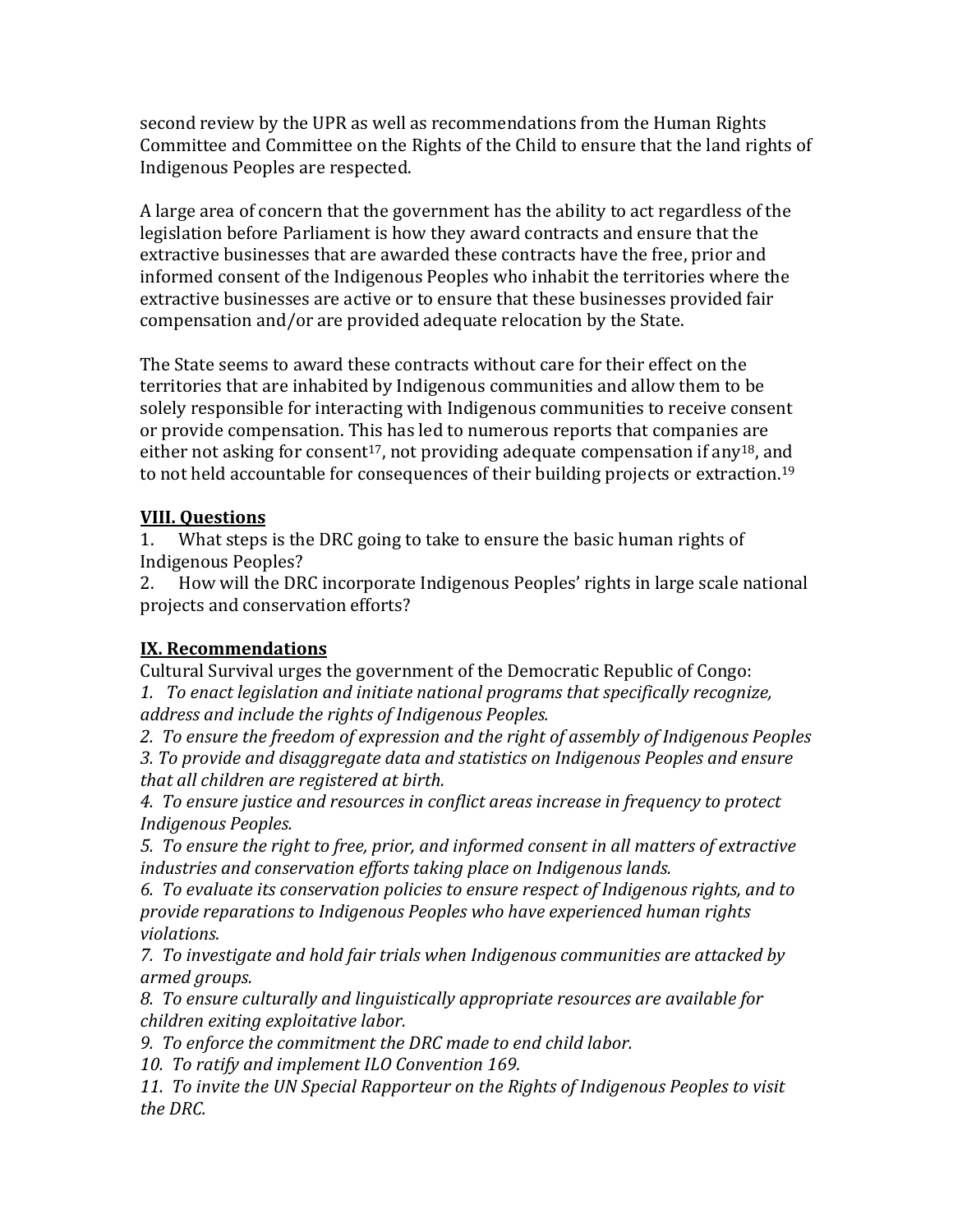$\overline{a}$ 

<sup>5</sup>[http://docstore.ohchr.org/SelfServices/FilesHandler.ashx?enc=6QkG1d%2fPPRiCAqhKb7yhsvdnCkCHlZ](http://docstore.ohchr.org/SelfServices/FilesHandler.ashx?enc=6QkG1d%2fPPRiCAqhKb7yhsvdnCkCHlZNza%2fmH1Yi6215z7g1JO29Ep%2fEIfCpt%2fefk1jvSw4WKPIwJn%2bI4amXjTq86suelkIIHWtMhfofDiDWkDobuOtTvU7PBREq8w%2fxO) [Nza%2fmH1Yi6215z7g1JO29Ep%2fEIfCpt%2fefk1jvSw4WKPIwJn%2bI4amXjTq86suelkIIHWtMhfofD](http://docstore.ohchr.org/SelfServices/FilesHandler.ashx?enc=6QkG1d%2fPPRiCAqhKb7yhsvdnCkCHlZNza%2fmH1Yi6215z7g1JO29Ep%2fEIfCpt%2fefk1jvSw4WKPIwJn%2bI4amXjTq86suelkIIHWtMhfofDiDWkDobuOtTvU7PBREq8w%2fxO) [iDWkDobuOtTvU7PBREq8w%2fxO](http://docstore.ohchr.org/SelfServices/FilesHandler.ashx?enc=6QkG1d%2fPPRiCAqhKb7yhsvdnCkCHlZNza%2fmH1Yi6215z7g1JO29Ep%2fEIfCpt%2fefk1jvSw4WKPIwJn%2bI4amXjTq86suelkIIHWtMhfofDiDWkDobuOtTvU7PBREq8w%2fxO)

<sup>6</sup> https://globalforestcoalition.org/wp-content/uploads/2014/04/RAPPORT-ALTERNATIF-UPR-ONG-PEUPLES-AUTOCHTONES-RDC-\_ANGLAIS.pdf

 $^7$  http://www.iwgia.org/publications/search-pubs?publication id=125 accessed on 11/28/2016 8

[http://www.iwgia.org/images/stories/sections/regions/africa/documents/IW2016/Democratic\\_Republic\\_of\\_](http://www.iwgia.org/images/stories/sections/regions/africa/documents/IW2016/Democratic_Republic_of_Congo_IW2016_web_redu.pdf) Congo IW2016 web redu.pdf accessed on 11/29/2016

<sup>9</sup> [http://www.regnskog.no/en/news/congo-threatens-to-open-worlds-second-largest-rainforest-to-new](http://www.regnskog.no/en/news/congo-threatens-to-open-worlds-second-largest-rainforest-to-new-industrial-loggers)[industrial-loggers](http://www.regnskog.no/en/news/congo-threatens-to-open-worlds-second-largest-rainforest-to-new-industrial-loggers) accessed on 11/28/2016

<sup>10</sup> [http://www.ipsnews.net/2016/09/militarised-conservation-threatens-drcs-Indigenous-people-part-1/](http://www.ipsnews.net/2016/09/militarised-conservation-threatens-drcs-indigenous-people-part-1/) accessed on 11/28/2016

<sup>11</sup> [http://www.forestpeoples.org/region/africa/publication/2010/health-situation-women-and-children](http://www.forestpeoples.org/region/africa/publication/2010/health-situation-women-and-children-central-african-pygmy-peoples)[central-african-pygmy-peoples](http://www.forestpeoples.org/region/africa/publication/2010/health-situation-women-and-children-central-african-pygmy-peoples) accessed on 11/30/2016 12

http://cendoc.docip.org/collect/cendocdo/index/assoc/HASH9874/0f515236.dir/EM16Akilimali084.pdf#se arch="Dieudonne AKILIMALI" accessed on 12/1/2016

<sup>13</sup> <http://www.humanium.org/en/child-labor-in-the-mines-of-the-democratic-republic-of-congo/> accessed on 12/1/2016

<sup>14</sup> [https://www.amnesty.org/en/latest/news/2016/01/Child-labour-behind-smart-phone-and-electric-car](https://www.amnesty.org/en/latest/news/2016/01/Child-labour-behind-smart-phone-and-electric-car-batteries/)[batteries/](https://www.amnesty.org/en/latest/news/2016/01/Child-labour-behind-smart-phone-and-electric-car-batteries/) accessed on 12/1/2016

<sup>15</sup> <http://www.survivalinternational.org/tribes/pygmies> accessed on 12/12/2016 <sup>16</sup> [http://globalforestcoalition.org/wp-content/uploads/2014/04/RAPPORT-ALTERNATIF-UPR-ONG-](http://globalforestcoalition.org/wp-content/uploads/2014/04/RAPPORT-ALTERNATIF-UPR-ONG-PEUPLES-AUTOCHTONES-RDC-_ANGLAIS.pdf)[PEUPLES-AUTOCHTONES-RDC-\\_ANGLAIS.pdf](http://globalforestcoalition.org/wp-content/uploads/2014/04/RAPPORT-ALTERNATIF-UPR-ONG-PEUPLES-AUTOCHTONES-RDC-_ANGLAIS.pdf) accessed on 12/12/2016

<sup>17</sup> [https://globalforestcoalition.org/wp-content/uploads/2014/04/RAPPORT-ALTERNATIF-UPR-ONG-](https://globalforestcoalition.org/wp-content/uploads/2014/04/RAPPORT-ALTERNATIF-UPR-ONG-PEUPLES-AUTOCHTONES-RDC-_ANGLAIS.pdf)[PEUPLES-AUTOCHTONES-RDC-\\_ANGLAIS.pdf](https://globalforestcoalition.org/wp-content/uploads/2014/04/RAPPORT-ALTERNATIF-UPR-ONG-PEUPLES-AUTOCHTONES-RDC-_ANGLAIS.pdf)

<sup>18</sup> <https://www.survivalinternational.org/tribes/pygmies/racism>

<sup>1</sup> http://www.iwgia.org/regions/africa/democratic-republic-of-congo accessed on 11/28/2016

 $2 \text{ http://www.humann.com/en/africa/democratic-republic-congo/ accessed on } 12/1/2016$ 

<sup>3</sup> https://www.iwgia.org/en/democratic-republic-of-congo

<sup>4</sup> [HRC/27/5](https://documents-dds-ny.un.org/doc/UNDOC/GEN/G14/075/47/PDF/G1407547.pdf?OpenElement)